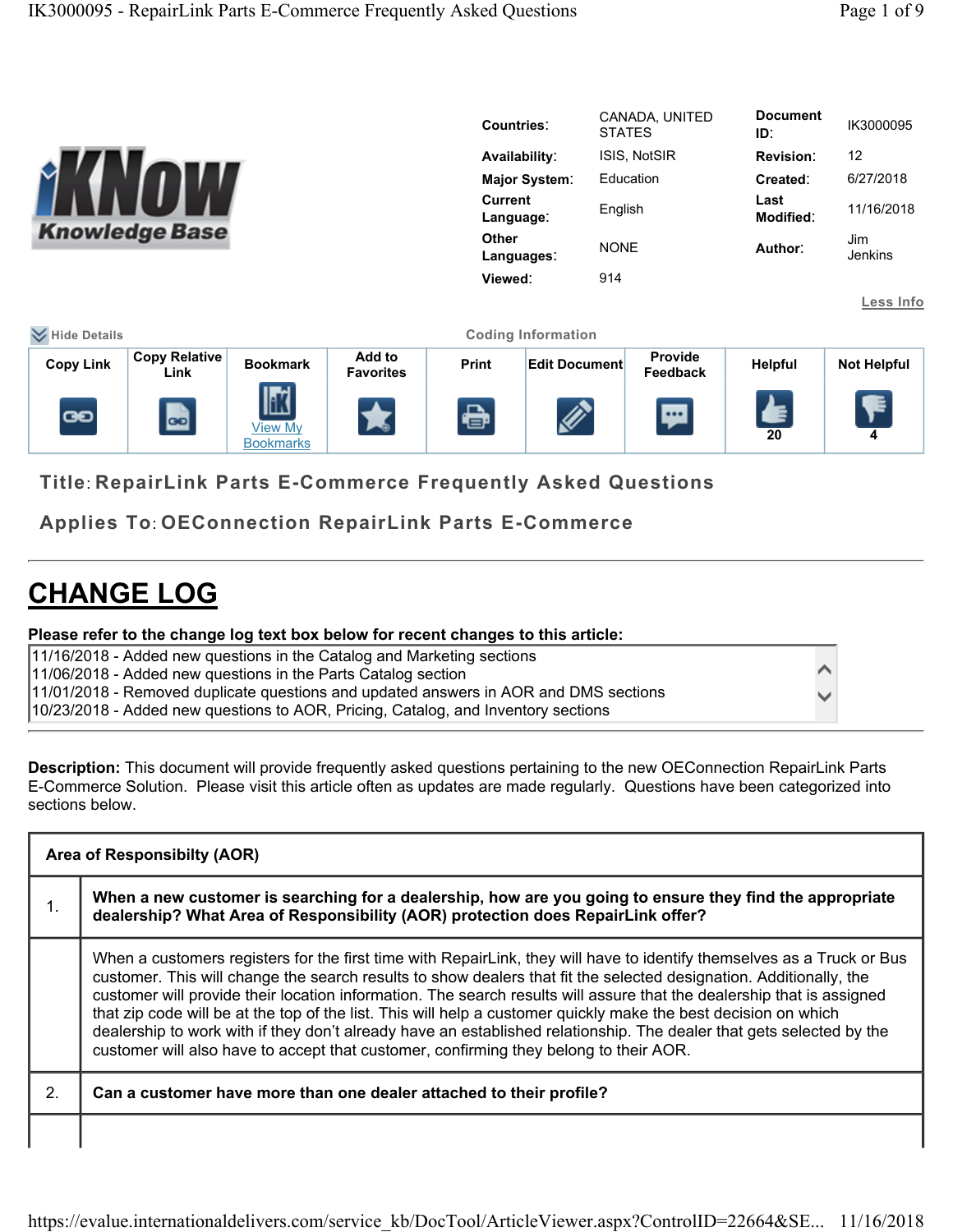|    | Yes, OEC RepairLink does allow a customer to be attached to more than one dealership. However, they can only<br>order from one dealership at a time; this is designed to make price shopping more difficult. There are several use<br>cases where a customer needs access to multiple dealerships. For example, a regional or national customer that<br>orders parts centrally that has multiple terminals with multiple facing dealers.                                                                                                                                                                                                               |
|----|--------------------------------------------------------------------------------------------------------------------------------------------------------------------------------------------------------------------------------------------------------------------------------------------------------------------------------------------------------------------------------------------------------------------------------------------------------------------------------------------------------------------------------------------------------------------------------------------------------------------------------------------------------|
| 3. | If a dealer declines to do business with a customer, can that customer then connect with a dealer that may<br>be out of their AOR?                                                                                                                                                                                                                                                                                                                                                                                                                                                                                                                     |
|    | Yes.                                                                                                                                                                                                                                                                                                                                                                                                                                                                                                                                                                                                                                                   |
| 4. | Will a customer be able to select a dealer outside their AOR? If they do, will the dealer in the AOR be<br>notified?                                                                                                                                                                                                                                                                                                                                                                                                                                                                                                                                   |
|    | Yes, a customer can select a dealer location outside the appropriate AOR. In the event that this does occur, the<br>appropriate AOR dealer will not be notified immediately. However, Navistar is working on a reporting process that<br>will provide dealers this information so they can work with those customer to understand if any issues exsist.                                                                                                                                                                                                                                                                                                |
| 5. | Can I set up OEC RepairLink at a non-Navistar location like an Idealease location in my AOR, or at a<br>location not in my AOR?                                                                                                                                                                                                                                                                                                                                                                                                                                                                                                                        |
|    | The capability to setup a non-Navistar location in your AOR will not be included in the Soft Launch or the Public<br>Launch. However, the solution is capable to be rolled out to other dealer affiliate locations like sub-contractors and<br>Idealease locations. We would like additional feedback from you on how beneficial this would be to your<br>organization. With regard to non-Navistar locations not within your AOR, the RepairLink solution is only available<br>through OEM's and in this case Navistar. However, if you can provide more details on these Non-Navistar Locations<br>it would be helpful. There may be another option. |
| 6. | Can a U.S. customer select a Canadian dealer, and conversely can a Canadian customer select a U.S.<br>dealer?                                                                                                                                                                                                                                                                                                                                                                                                                                                                                                                                          |
|    | U.S. customers can only search for U.S. dealers, and Canadian customers can only search for a Canadian dealer.                                                                                                                                                                                                                                                                                                                                                                                                                                                                                                                                         |
|    | <b>Dealer Management Systems (DMS)</b>                                                                                                                                                                                                                                                                                                                                                                                                                                                                                                                                                                                                                 |
| 1. | What DMS providers will be integrated? Are you already integrated with CDK?                                                                                                                                                                                                                                                                                                                                                                                                                                                                                                                                                                            |
|    | RepairLink is already integrated with CDK. Phase I will also include Karmak and Procede. Once those DMS<br>providers have been integrated, we review the remaining DMS providers. If your DMS provider is not part of the first<br>three, please let us know if you want this option and how important it is to your operation. Since DMS is an optional<br>feature, it is important for us to understand the demand for it.                                                                                                                                                                                                                           |
| 2. | Will parts quantity availability only be visible to the customer if the DMS is integrated?                                                                                                                                                                                                                                                                                                                                                                                                                                                                                                                                                             |
|    | No, RepairLink will have a snapshot of your inventory daily. Additionally, Navistar's PDC inventory will be a live feed<br>in to RepairLink.                                                                                                                                                                                                                                                                                                                                                                                                                                                                                                           |
| 3. | Will the parts inventory in my DMS, such as CDK, be real-time?                                                                                                                                                                                                                                                                                                                                                                                                                                                                                                                                                                                         |
|    | Yes, if you are integrated with your DMS. The PDC inventory will always be real-time.                                                                                                                                                                                                                                                                                                                                                                                                                                                                                                                                                                  |
| 4. | If our DMS system (Procede) will not be fully integrated by the time this program launches, will we still be<br>charged for the OEC RepairLink by Navistar?                                                                                                                                                                                                                                                                                                                                                                                                                                                                                            |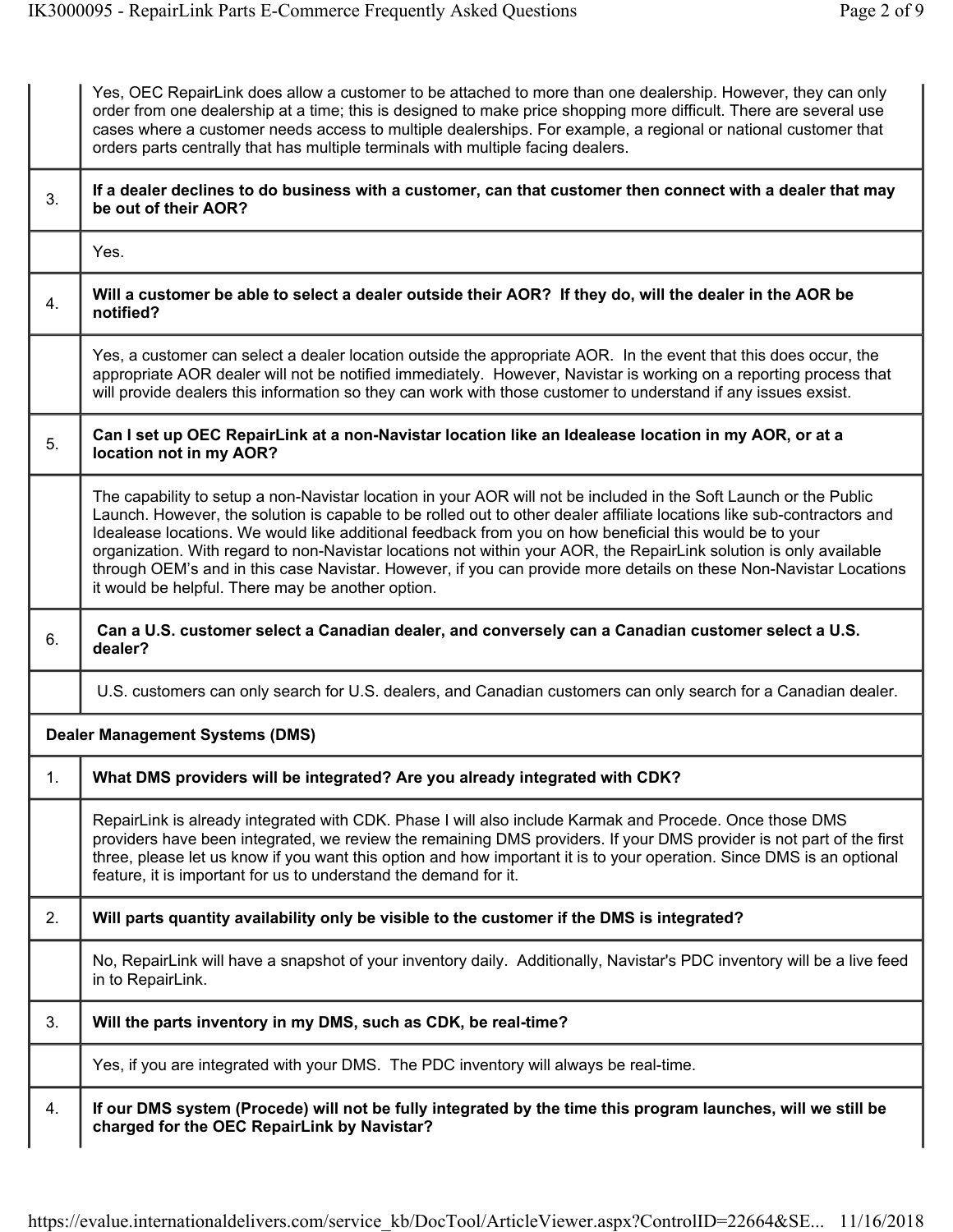|    | The OEC RepairLink solution has separate fee structures and DMS integration is a separate fee. If you do not elect<br>to have DMS integration, no fee will be charged for DMS integration.                                                                                                                                                                                                                                                                                                                                                                                                                                                                                                                                                                                                                                                                                                                                                                                                                                                                                                                                                                                                                                                                                                                         |
|----|--------------------------------------------------------------------------------------------------------------------------------------------------------------------------------------------------------------------------------------------------------------------------------------------------------------------------------------------------------------------------------------------------------------------------------------------------------------------------------------------------------------------------------------------------------------------------------------------------------------------------------------------------------------------------------------------------------------------------------------------------------------------------------------------------------------------------------------------------------------------------------------------------------------------------------------------------------------------------------------------------------------------------------------------------------------------------------------------------------------------------------------------------------------------------------------------------------------------------------------------------------------------------------------------------------------------|
| 5. | Is a contract required for DMS integration?                                                                                                                                                                                                                                                                                                                                                                                                                                                                                                                                                                                                                                                                                                                                                                                                                                                                                                                                                                                                                                                                                                                                                                                                                                                                        |
|    | Yes, a 12-month contract per location is required for DMS integration.                                                                                                                                                                                                                                                                                                                                                                                                                                                                                                                                                                                                                                                                                                                                                                                                                                                                                                                                                                                                                                                                                                                                                                                                                                             |
| 6. | If a customer selects a pay method such as dealer open account, and we have DMS integration, what<br>happens if they are on a credit hold?                                                                                                                                                                                                                                                                                                                                                                                                                                                                                                                                                                                                                                                                                                                                                                                                                                                                                                                                                                                                                                                                                                                                                                         |
|    | All orders must be released by the dealer prior to confirmation or DMS integration. This will enable a review of credit<br>status for any "In-House" account customers. You can communicate with the customer through the notes section of<br>any order to resolve any payment issues.                                                                                                                                                                                                                                                                                                                                                                                                                                                                                                                                                                                                                                                                                                                                                                                                                                                                                                                                                                                                                             |
|    | <b>Parts Catalog</b>                                                                                                                                                                                                                                                                                                                                                                                                                                                                                                                                                                                                                                                                                                                                                                                                                                                                                                                                                                                                                                                                                                                                                                                                                                                                                               |
| 1. | You said on the parts illustration that the dealer provided it. Will this be the case, the dealer will need to<br>provide parts breakdowns, or will Navistar provide this?                                                                                                                                                                                                                                                                                                                                                                                                                                                                                                                                                                                                                                                                                                                                                                                                                                                                                                                                                                                                                                                                                                                                         |
|    | The catalog and RepairLink will have illustrations and images. You will not need to provide to this information to the<br>customer. Please note, not all parts may have an illustration or image. Navistar is continuing to improve this<br>information.                                                                                                                                                                                                                                                                                                                                                                                                                                                                                                                                                                                                                                                                                                                                                                                                                                                                                                                                                                                                                                                           |
| 2. | Will the new platform be mobile friendly for smaller screens (cell phones/tablets)? Will there be specific<br>apps for Apple, Android? Not just sizing?                                                                                                                                                                                                                                                                                                                                                                                                                                                                                                                                                                                                                                                                                                                                                                                                                                                                                                                                                                                                                                                                                                                                                            |
|    | Yes, it will be responsive design, and it will be capable on tablets and smart phones. No apps are currently being<br>developed.                                                                                                                                                                                                                                                                                                                                                                                                                                                                                                                                                                                                                                                                                                                                                                                                                                                                                                                                                                                                                                                                                                                                                                                   |
| 3. | What will keep jobbers (fleet suppliers) from looking up and stealing OEM sales if they will have access to<br>catalog data? This is a major issue for the dealers and Navistar. You give them a part number and they<br>cross on Amazon they find aftermarket for a 1/4 of the OEM price.                                                                                                                                                                                                                                                                                                                                                                                                                                                                                                                                                                                                                                                                                                                                                                                                                                                                                                                                                                                                                         |
|    | Navistar's research shows that all OEM's are now offering a parts e-commerce solution, and all but one of them<br>(Isuzu) requires a secure login. According to the independent MacKay Study, part number searching is the most<br>important feature of an e-commerce solution and therefore our solution needs to provide this to the customer. Cross<br>references in RepairLink will cross to Navistar products only. RepairLink is password-protected, so only dealer-<br>authorized customers will have access to view part numbers. Dealers will have analytics reports indicating what<br>parts are being viewed and purchased at the customer level, and can use the reports to identify customers who may<br>be misusing RepairLink. If there is sufficient evidence of misuse, the dealer can terminate the trading relationship<br>and shut off further catalog access. Secure access to RepairLink, along with the ability to spot customers who may<br>be "gaming" the system, will allow us to minimize the potential for misuse. The dealer is responsible for managing<br>the users by utilizing the applications analytics to view who is only searching for parts and who is actually searching<br>and buying parts. The dealer has the ability to revoke access to their customers at any time. |
| 4. | I don't want to block anyone from giving us money so what do you consider 'actively ordering' ?                                                                                                                                                                                                                                                                                                                                                                                                                                                                                                                                                                                                                                                                                                                                                                                                                                                                                                                                                                                                                                                                                                                                                                                                                    |
|    | You as the dealer will have the ability to view your customers activity within RepairLink. You can view who is just<br>viewing parts and those who are viewing and actively purchasing. If you notice customers are consistently shopping<br>around, it is suggested that you contact that customer to offer them assistance as to why they are not buying<br>product. You can revoke access at any time as you seem fit.                                                                                                                                                                                                                                                                                                                                                                                                                                                                                                                                                                                                                                                                                                                                                                                                                                                                                          |
|    |                                                                                                                                                                                                                                                                                                                                                                                                                                                                                                                                                                                                                                                                                                                                                                                                                                                                                                                                                                                                                                                                                                                                                                                                                                                                                                                    |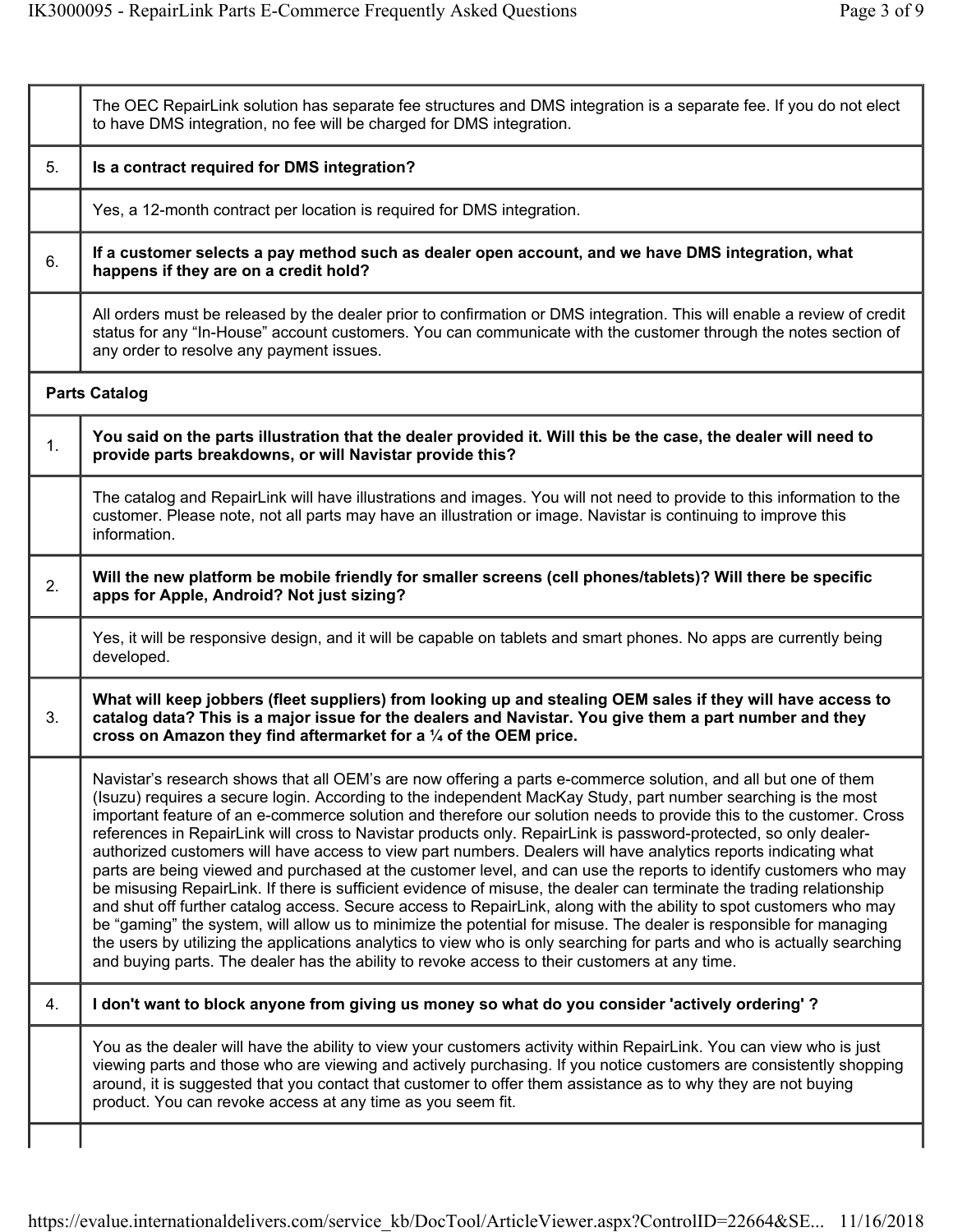| 5.  | Will all parts from all vendors be visible and available for sale through the site or only parts available<br>through Navistar? If all parts, then how will we provide product lookup for these other items other than<br>keywords? i.e. upload of reference materials.                                                                                                                                                                                                                                   |
|-----|-----------------------------------------------------------------------------------------------------------------------------------------------------------------------------------------------------------------------------------------------------------------------------------------------------------------------------------------------------------------------------------------------------------------------------------------------------------------------------------------------------------|
|     | Only parts provided by Navistar will be searchable in the catalog and through RepairLink. A customer can order<br>other parts you offer but will need to know the part number to order. These parts will not be searchable.                                                                                                                                                                                                                                                                               |
| 6.  | Will Cummins Parts be available? How will these parts be shown?                                                                                                                                                                                                                                                                                                                                                                                                                                           |
|     | Cummins Parts will be included in RepairLink and will be searchable by part number. We are working to improve<br>the digital content available for Cummins parts.                                                                                                                                                                                                                                                                                                                                         |
| 7.  | You said that the customers can look up parts on line, will that be a free link for all customers?                                                                                                                                                                                                                                                                                                                                                                                                        |
|     | Yes, OnCommand Parts Information is included at no additional charge, providing the customer is ordering parts.                                                                                                                                                                                                                                                                                                                                                                                           |
| 8.  | How will it show all makes for a Fleetrite Freightliner part? We tried OEC online, and when we looked up<br>parts at a Chevrolet dealer we did not have the option to look up Dodge parts.                                                                                                                                                                                                                                                                                                                |
|     | The OEC RepairLink solution for Chevrolet will not be the same OEC RepairLink solution we will be launching. Our<br>solution will be enhanced to accommodate the commercial truck & bus customer. Fleetrite products can be searched<br>by Part Number, by Cross Reference and by Attribute (Example: Freightliner) within OEC RepairLink. Note: Not all<br>Fleetrite parts have all possible cross references and attributes populated. We are working to improve them daily.                            |
| 9.  | What if I have a Trailer line can I add that line on OEC repair link?                                                                                                                                                                                                                                                                                                                                                                                                                                     |
|     | This capability will not be included in the Soft Launch or the Public Launch. However, we are working on future<br>system releases and have this high on the list of enhancements. Note, even though these parts will not be in the<br>"Parts Catalog" within OEC RepairLink, a customer can still purchase them from you. The customer will need to<br>know the part number and type that directly into the order.                                                                                       |
| 10. | Can we set up our own cross references?                                                                                                                                                                                                                                                                                                                                                                                                                                                                   |
|     | This capability will not be included in the Soft Launch or the Public Launch. The cross-reference information will be<br>pulled from Navistar systems. If you want to provide us your cross-reference information we can load it into our<br>system, so it is available. However, we are working on future system releases and have this high on the list of<br>enhancements.                                                                                                                             |
| 11. | There is not any "related product" selling on the OEC online sites we visited. Will we be able to link related<br>products to part numbers like shop supplies, or wobble bushings on weeble shafts?                                                                                                                                                                                                                                                                                                       |
|     | Related products functionality is a high priority on our list of feature requests. We are currently working on the timing<br>of this functionality.                                                                                                                                                                                                                                                                                                                                                       |
| 12. | When our customers are looking up their own part numbers in your parts book how will RepairLink deal<br>with the many code/parts variations that our trained Parts Techs must deal with now? Will<br>RepairLink/Navistar offer parts book training to the customer?                                                                                                                                                                                                                                       |
|     | Our goal is to create solutions that are intuitive so that any customer feels comfortable purchasing parts. However,<br>that is not the case today in every example. You will need to be available, like you are today, to help those<br>customers that need additional assistance on complex part identification situations. We will create training on the<br>new OnCommand Parts Information available for customers. However, there will always be a roll for you to play in<br>supporting customers. |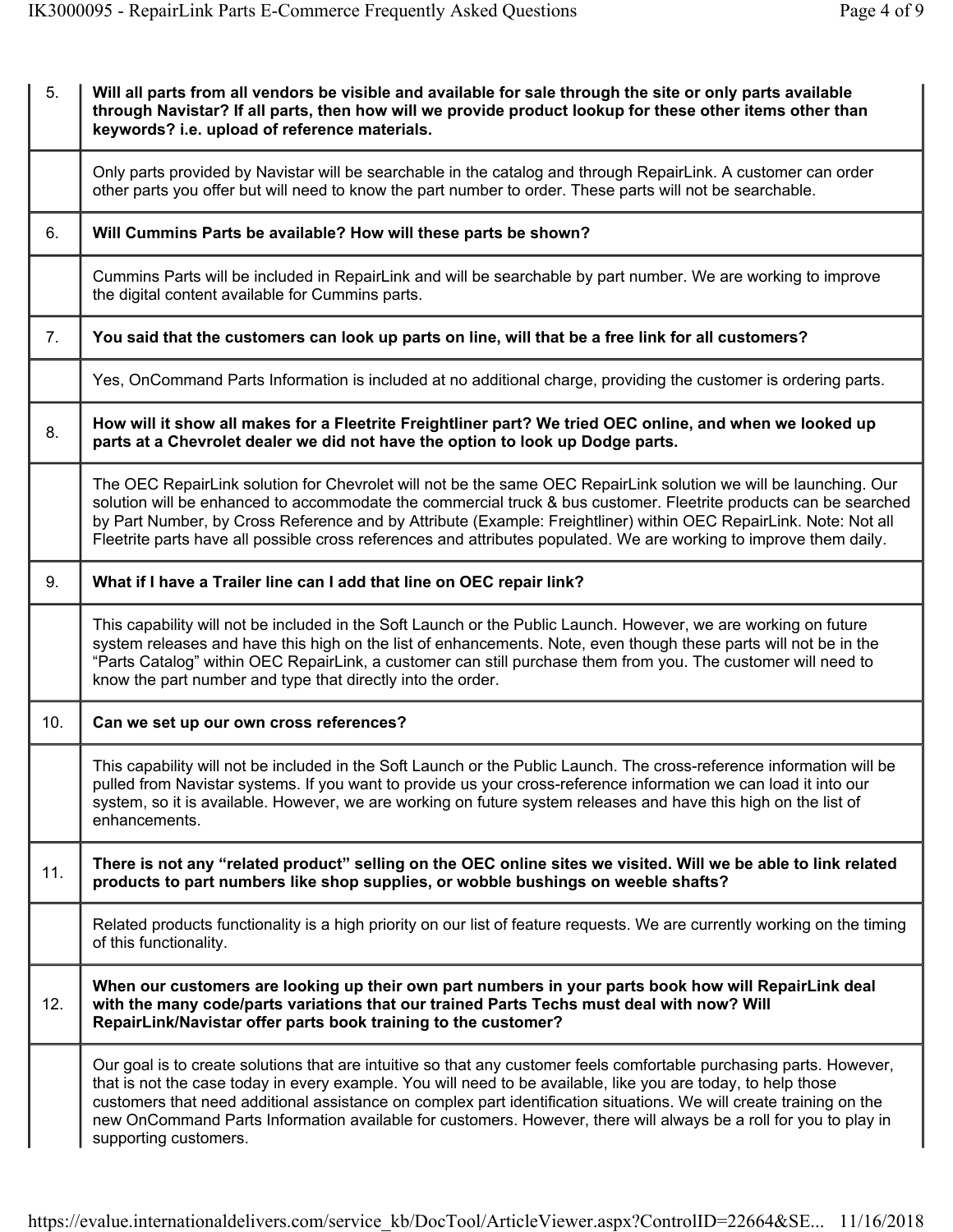| 13. | Does RepairLink support multi-languages such as French/Canadian?                                                                                                                                                                                                                                                                                                                                                                                                                                                                                                                                                                                                                                                                                                                                                    |
|-----|---------------------------------------------------------------------------------------------------------------------------------------------------------------------------------------------------------------------------------------------------------------------------------------------------------------------------------------------------------------------------------------------------------------------------------------------------------------------------------------------------------------------------------------------------------------------------------------------------------------------------------------------------------------------------------------------------------------------------------------------------------------------------------------------------------------------|
|     | Yes, the application itself can be set to French/Canadian. However, the catalog part descriptions will be displayed in<br>English as well as the OnCommand Parts Information.                                                                                                                                                                                                                                                                                                                                                                                                                                                                                                                                                                                                                                       |
| 14. | Sorry, I want to make sure I understood. RepairLink will show non-Navistar parts (like aftermarket or other<br>OEMs) but only if they know the part number which means no text searches?                                                                                                                                                                                                                                                                                                                                                                                                                                                                                                                                                                                                                            |
|     | RepairLink will allow the ordering of non-International or IC Bus parts and parts currently sold by International or IC<br>Bus. A customer may enter any part number that you currently sell them, however there will not be any part detail<br>nor will it appear in any part searches.                                                                                                                                                                                                                                                                                                                                                                                                                                                                                                                            |
| 15. | Will RepairLink have images and pictures of parts?                                                                                                                                                                                                                                                                                                                                                                                                                                                                                                                                                                                                                                                                                                                                                                  |
|     | The catalog and RepairLink will have illustrations and images. Please note, not all parts may have an illustration or<br>image. Navistar is continuing to improve this information.                                                                                                                                                                                                                                                                                                                                                                                                                                                                                                                                                                                                                                 |
| 16. | What chassis years are included in the new OnCommand Parts Information Catalog? How far back can a<br>customer buy parts for a unit?                                                                                                                                                                                                                                                                                                                                                                                                                                                                                                                                                                                                                                                                                |
|     | The catalog supports VINs dating back to model year 2000 and only includes IC Bus and International Vehicles<br>powered by Navistar Engines. The catalog currently does not include all-makes vehicles or Cummins engines.                                                                                                                                                                                                                                                                                                                                                                                                                                                                                                                                                                                          |
|     | <b>Searching</b>                                                                                                                                                                                                                                                                                                                                                                                                                                                                                                                                                                                                                                                                                                                                                                                                    |
| 1.  | Will it be faster to log into the OEConnection page to look up parts rather than using the International Parts<br>Catalog?                                                                                                                                                                                                                                                                                                                                                                                                                                                                                                                                                                                                                                                                                          |
|     | From a dealer's persective, it may or may not be easier. It depends on the items being searched. The dealer<br>version of the Parts Catalog will remain unchanged at this time. The customer facing view will be changing and only<br>provide very specific use cases. Those screens will differ from what you see as a dealer.                                                                                                                                                                                                                                                                                                                                                                                                                                                                                     |
|     | <b>Change Management</b>                                                                                                                                                                                                                                                                                                                                                                                                                                                                                                                                                                                                                                                                                                                                                                                            |
| 1.  | Is there a way to find the Program Annoucement Letter?                                                                                                                                                                                                                                                                                                                                                                                                                                                                                                                                                                                                                                                                                                                                                              |
|     | Yes, G-99-100125-A for the United States and G-CE-99-100125-A for Canada                                                                                                                                                                                                                                                                                                                                                                                                                                                                                                                                                                                                                                                                                                                                            |
| 2.  | What is the role of the RepairLink Champion?                                                                                                                                                                                                                                                                                                                                                                                                                                                                                                                                                                                                                                                                                                                                                                        |
|     | Each dealer retail location needs to identify a "champion" for the RepairLink program. Ideally, this is an individual<br>who can lead and influence a dealer location as it prepares for our e-commerce launch. The role involves assessing<br>the organization's readiness, attending all RepairLink dealer and customer training webinars, and accepting overall<br>responsibility to ensuring a smooth rollout and a good customer experience. The RepairLink champion will identify<br>the 5 customers to participate in the Soft Launch and will make sure key dealer staff is trained on RepairLink and<br>able to support the customer. The RepairLink champion will also serve as the main point of contact for each dealer<br>location and will work closely with their Navistar PSM to onboard customers. |
|     |                                                                                                                                                                                                                                                                                                                                                                                                                                                                                                                                                                                                                                                                                                                                                                                                                     |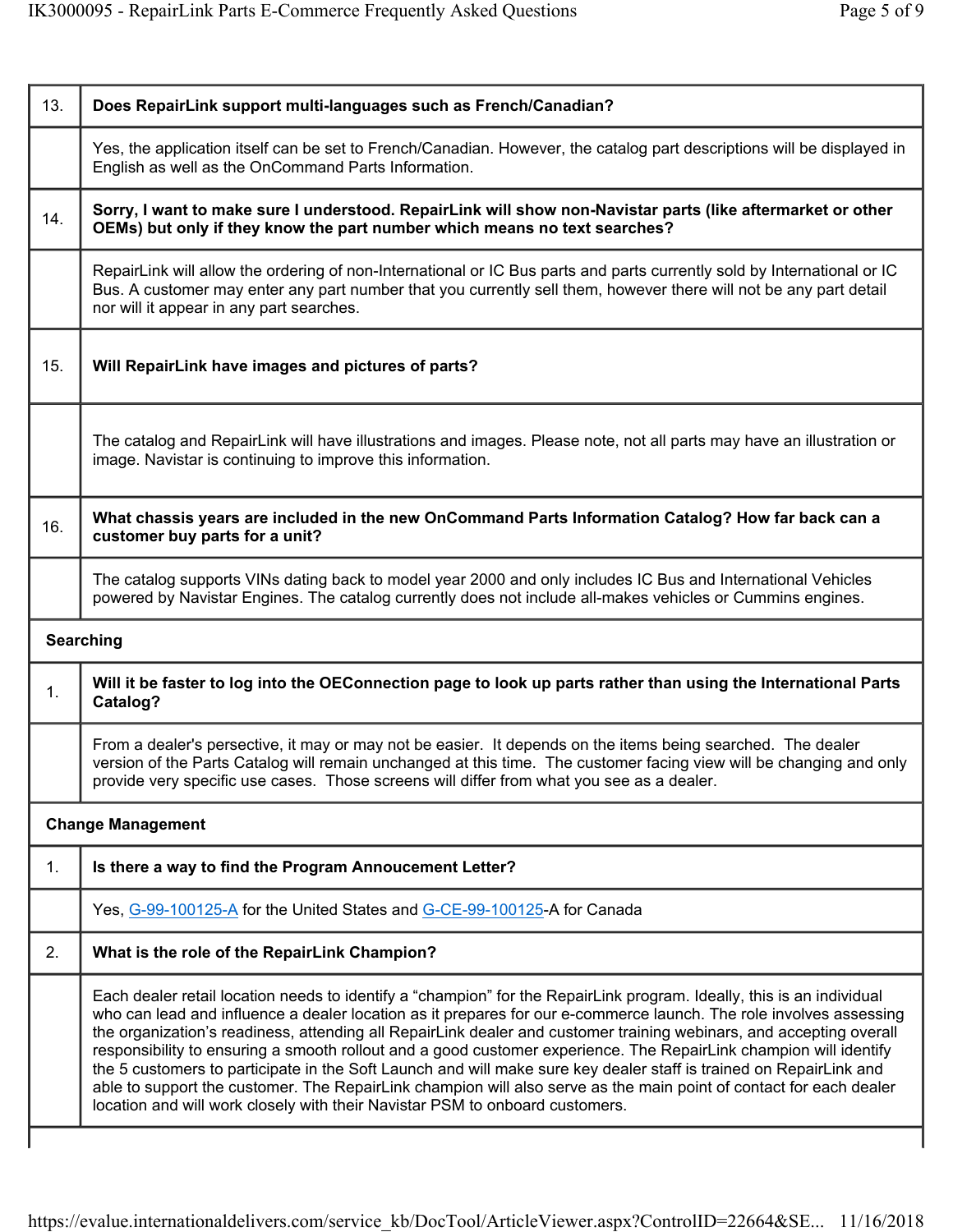| 1. | Is this program free to all customers?                                                                                                                                                                                                                                                                                |
|----|-----------------------------------------------------------------------------------------------------------------------------------------------------------------------------------------------------------------------------------------------------------------------------------------------------------------------|
|    | Yes, it is free to all your customers.                                                                                                                                                                                                                                                                                |
| 2. | How will restocking charges work if customer orders wrong part, such as a kit or electronics? Will<br>Navistar's return process change to accommodate this? (re open kits, etc.)? Can returns be completed<br>through RepairLink?                                                                                     |
|    | If a customer orders an incorrect part from your dealership through OEC RepairLink, it falls under your dealership's<br>return policies. Parts returns are not currently handled through RepairLink.                                                                                                                  |
| 3. | Are you doing any work with Dealer Spike (Website builder) to prepare for this?                                                                                                                                                                                                                                       |
|    | Dealer Spike is a marketing partnership program that a dealer can employ to improve their website. The plan as it<br>relates to RepairLink is for our agency to create an i-frame that dealers will be able to place on their site that will be<br>like those that will be on International Trucks and Fleetrite.com. |
| 4. | Can we get a screen shot of what we will see from OEC when a part order is placed, and are we able to<br>update the customer on the status of an order through repair link?                                                                                                                                           |
|    | We are working closely with OEConnection to develop these screens. Once they are in a condition we can share,<br>we will do so. Our goal is to include some in the next Dealer Webinar. You will be able to communicate with a<br>customer through an order.                                                          |
| 5. | Is the monthly cost of OEC Repair link being quoted per locations for the monthly in CDN dollars?                                                                                                                                                                                                                     |
|    | The prices quoted in the announcement letter are in US Dollars. We will provide more details on how you will be<br>billed and under what currency.                                                                                                                                                                    |
|    | Inventory                                                                                                                                                                                                                                                                                                             |
| 1. | How does the customer see multiple locations inventory? Will they have to login into another location (that<br>is how it was for the Chevrolet dealer).                                                                                                                                                               |
|    | RepairLink will show 2 levels of inventory, the dealer location and the Navistar PDC Network. If you have DMS<br>integration the dealer inventory will be live. If your location is not DMS integrated, dealer inventory will be off a<br>nightly feed that we currently utilize OEC D2DLink and D2D Express.         |
| 2. | If a part is not in our inventory, how does repair link deal with the B/O?                                                                                                                                                                                                                                            |
|    | The order will flow through to your OEC RepairLink order queue. This will allow you to decide your sourcing options<br>and communicate with the customer. If you have enabled DMS integration, each DMS handles this situation<br>different. We will provide more details by DMS in the future.                       |
| 3. | I see PDC availability shown as "In Stock" and other shows a numerical quantity. I didn't catch what the<br>difference is before the slide changed?                                                                                                                                                                   |
|    | RepairLink will show dealer inventory in a numeric value and the PDC inventory as "in stock" or "out of stock".                                                                                                                                                                                                       |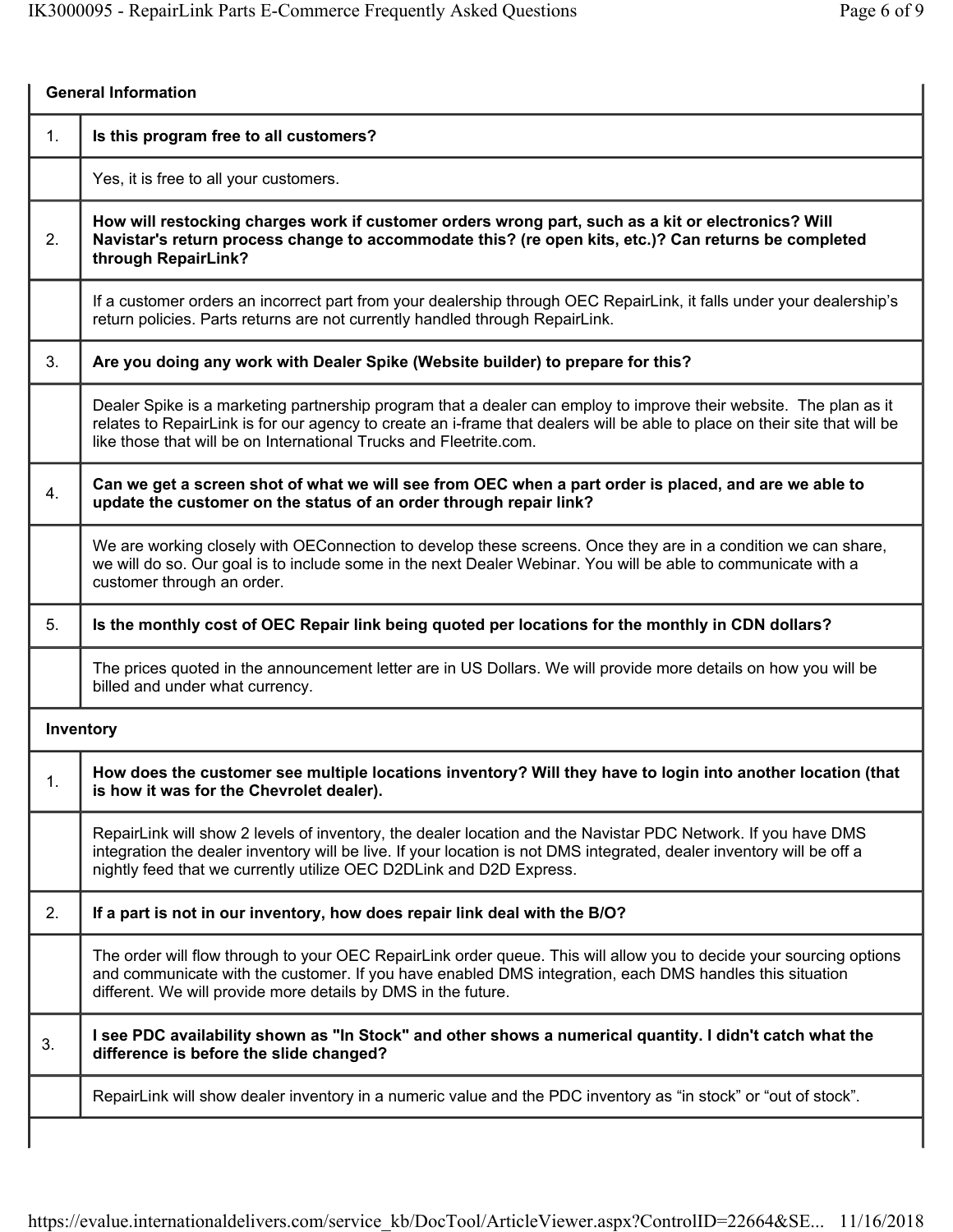|                | <b>Marketing and Promotions</b>                                                                                                                                                                                                                                                                                                                                                                                                                                                                |                        |                        |                        |  |  |
|----------------|------------------------------------------------------------------------------------------------------------------------------------------------------------------------------------------------------------------------------------------------------------------------------------------------------------------------------------------------------------------------------------------------------------------------------------------------------------------------------------------------|------------------------|------------------------|------------------------|--|--|
| 1.             | The OEC repair link does not have any marketing capabilities when looking up a part for the car dealers. it<br>would be nice to be able to market our service dept.                                                                                                                                                                                                                                                                                                                            |                        |                        |                        |  |  |
|                | Dealers can do a message-only promotion in those situations. The dealer would be able to set those up themselves<br>through the RepairLink dealer promotions feature. However, we are working on future system releases and have this<br>high on the list of enhancements.                                                                                                                                                                                                                     |                        |                        |                        |  |  |
| 2.             | Navistar will showcase special parts dealscan we opt out or replace with a similar product that sells in our<br>territory (e.g. Fleetguard vs. Baldwin)?                                                                                                                                                                                                                                                                                                                                       |                        |                        |                        |  |  |
|                | Regardless of what Navistar is promoting, as a dealer you will be able to create your own promotions.                                                                                                                                                                                                                                                                                                                                                                                          |                        |                        |                        |  |  |
| 3.             | Is RepairLink able to show case or skid lot discounts?                                                                                                                                                                                                                                                                                                                                                                                                                                         |                        |                        |                        |  |  |
|                | This capability will not be included in the Soft Launch or the Public Launch. However, we are working on future<br>system releases and have this high on the list of enhancements.                                                                                                                                                                                                                                                                                                             |                        |                        |                        |  |  |
| 4.             | How will the dealers receive reimbursement from Navistar and what is the timing?                                                                                                                                                                                                                                                                                                                                                                                                               |                        |                        |                        |  |  |
|                | Dealer receives reimbursement on their statement for eligible transactions directly from Navistar in the following<br>month.                                                                                                                                                                                                                                                                                                                                                                   |                        |                        |                        |  |  |
| 5.             | How will the customer receive the Bluetooth speaker? And what is timing?                                                                                                                                                                                                                                                                                                                                                                                                                       |                        |                        |                        |  |  |
|                | Navistar will be fulfilling the Bluetooth speaker shipment and will be processed weekly.                                                                                                                                                                                                                                                                                                                                                                                                       |                        |                        |                        |  |  |
| <b>Pricing</b> |                                                                                                                                                                                                                                                                                                                                                                                                                                                                                                |                        |                        |                        |  |  |
| 1.             | Explain how it pulls pricing based on my system price codes?                                                                                                                                                                                                                                                                                                                                                                                                                                   |                        |                        |                        |  |  |
|                | This capability is variant based on the DMS provider. If you elect to have DMS integration, the pricing that is<br>associated with the customer's account number is what will be shown in RepairLink.                                                                                                                                                                                                                                                                                          |                        |                        |                        |  |  |
| 2.             | How do you determine the price that shows up on the screen? I noticed as soon as I order the part it<br>changed the pricing? (even though I did not have an account with the car dealership) who and how is that<br>set up?                                                                                                                                                                                                                                                                    |                        |                        |                        |  |  |
|                | We cannot speak to how the other OEM OEC RepairLink application manages pricing logic. However, our version<br>will provide pricing based on either DMS integration or pricing levels set within the RepairLink application itself.                                                                                                                                                                                                                                                            |                        |                        |                        |  |  |
| 3.             | How does pricing work if my DMS or Fleet Charge is offline?                                                                                                                                                                                                                                                                                                                                                                                                                                    |                        |                        |                        |  |  |
|                | We created this price table to show the "fallback" prices that RepairLink will display if a specific source of pricing is<br>offline for any reason. Fallback prices function as a "backup price" if the primary source of pricing is not available for<br>any reason. For example, if Fleet Charge pricing is unavailable, the customer receives the prices stored in the DMS<br>(if integrated). If the DMS is not integrated or offline, the customer sees the prices stored in RepairLink. |                        |                        |                        |  |  |
|                | <b>Customer Pricing</b>                                                                                                                                                                                                                                                                                                                                                                                                                                                                        | <b>Fallback price1</b> | <b>Fallback price2</b> | <b>Fallback price3</b> |  |  |
|                |                                                                                                                                                                                                                                                                                                                                                                                                                                                                                                |                        |                        |                        |  |  |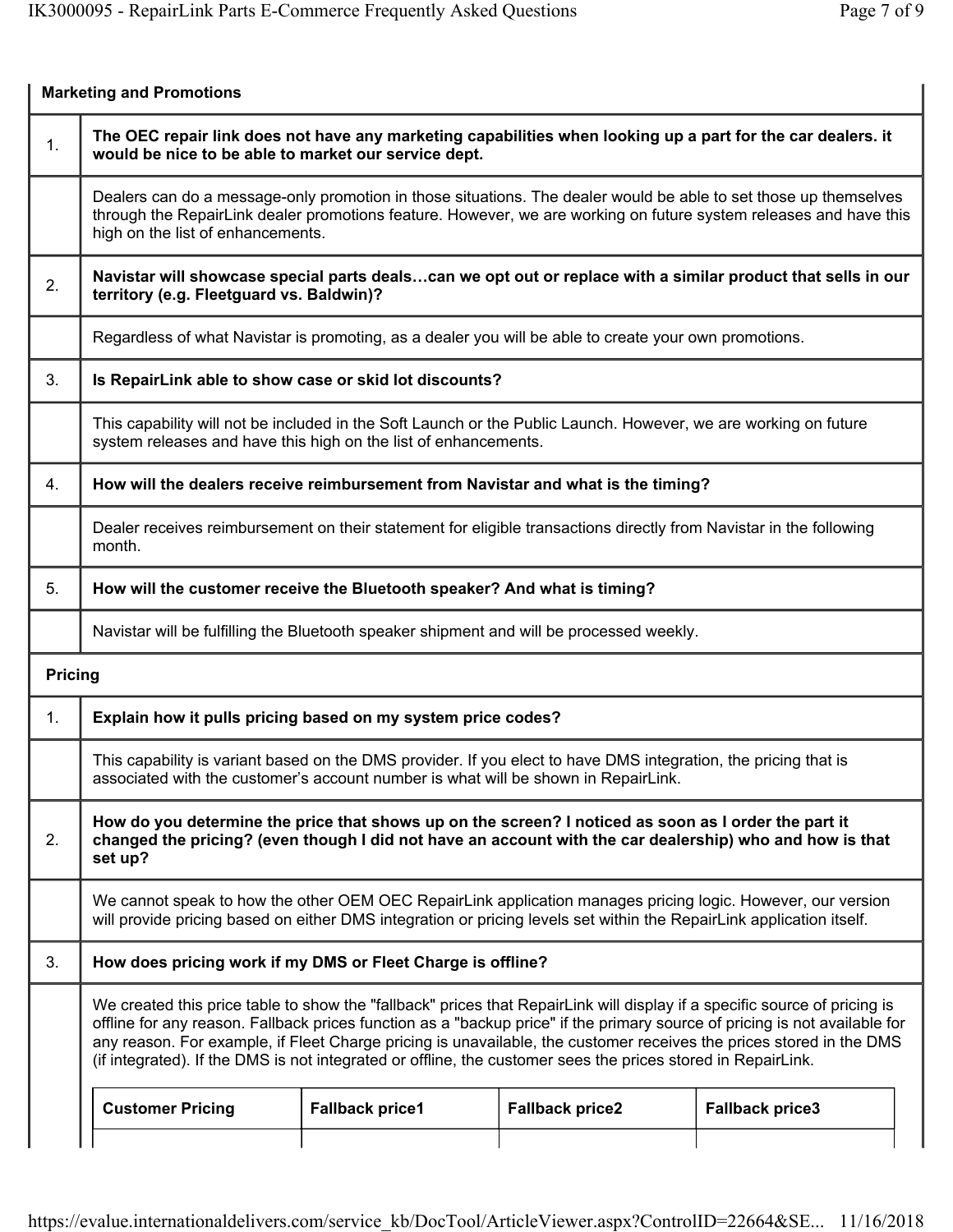|    | Fleetcharge                                                                                                                                    | <b>DMS</b>                                                                                                                                                                                                                                                                                                                                                                                                                                   | RepairLink       | Last known price                                                                                                                                                                                                       |  |  |
|----|------------------------------------------------------------------------------------------------------------------------------------------------|----------------------------------------------------------------------------------------------------------------------------------------------------------------------------------------------------------------------------------------------------------------------------------------------------------------------------------------------------------------------------------------------------------------------------------------------|------------------|------------------------------------------------------------------------------------------------------------------------------------------------------------------------------------------------------------------------|--|--|
|    | <b>DMS</b>                                                                                                                                     | <b>OEC</b>                                                                                                                                                                                                                                                                                                                                                                                                                                   | Last known price |                                                                                                                                                                                                                        |  |  |
|    | RepairLink<br>Customer-specific                                                                                                                | Last known price                                                                                                                                                                                                                                                                                                                                                                                                                             |                  |                                                                                                                                                                                                                        |  |  |
|    | RepairLink<br>Default                                                                                                                          | Last known price                                                                                                                                                                                                                                                                                                                                                                                                                             |                  |                                                                                                                                                                                                                        |  |  |
| 4. | Are these prices going to be setup per dealership/customer? Or are they just going to be setup the same for<br>everyone across the board?      |                                                                                                                                                                                                                                                                                                                                                                                                                                              |                  |                                                                                                                                                                                                                        |  |  |
|    |                                                                                                                                                | Pricing is determined by the dealers pricing matrix. You will have different options to set pricing in the dealer setup<br>process. Additionally, if you are integrated with your DMS your DMS pricing will be displayed. CDK will be available<br>for soft launch, and Karmack and Procede will be available by National launch. Additional DMS providers to follow.<br>DMS integration requires a DMS Connect contract with OE Connection. |                  |                                                                                                                                                                                                                        |  |  |
| 5. | match or would be very difficult to match?                                                                                                     |                                                                                                                                                                                                                                                                                                                                                                                                                                              |                  | With very complex customer pricing built into our DMS, but not having the ability to connect to Procede in<br>the soft launch, would you recommend participating in the soft launch since the customer's pricing won't |  |  |
|    |                                                                                                                                                | Yes, we recommend you participate in the soft launch. RepairLink has different levels of pricing capability.                                                                                                                                                                                                                                                                                                                                 |                  |                                                                                                                                                                                                                        |  |  |
|    | <b>Fleet Charge</b>                                                                                                                            |                                                                                                                                                                                                                                                                                                                                                                                                                                              |                  |                                                                                                                                                                                                                        |  |  |
| 1. | open account billing structure with our online customers?                                                                                      |                                                                                                                                                                                                                                                                                                                                                                                                                                              |                  | Why are you asking that our potential first 5 customers be on Fleetcharge? Will we not be able to use an                                                                                                               |  |  |
|    |                                                                                                                                                | Our recommendation is to identify 5 customers that includes one Fleet Charge customer. This will assist us in<br>completing stress testing and associated processes, to assure we have a quality solution.                                                                                                                                                                                                                                   |                  |                                                                                                                                                                                                                        |  |  |
|    | <b>Dealer Feedback</b>                                                                                                                         |                                                                                                                                                                                                                                                                                                                                                                                                                                              |                  |                                                                                                                                                                                                                        |  |  |
| 1. | I'm thinking this is going to be a game changer.                                                                                               |                                                                                                                                                                                                                                                                                                                                                                                                                                              |                  |                                                                                                                                                                                                                        |  |  |
| 2. | This sounds like a great product to offer, especially to have the Parts Catalog Online and the Dealer<br><b>Management System Integration.</b> |                                                                                                                                                                                                                                                                                                                                                                                                                                              |                  |                                                                                                                                                                                                                        |  |  |
| 3. |                                                                                                                                                | It's going to require a new way of thinking.                                                                                                                                                                                                                                                                                                                                                                                                 |                  |                                                                                                                                                                                                                        |  |  |

## iKNow Article Feedback

Click on the Provide Feedback icon at the top of this article.

• Provide a detailed description that supports your submission.